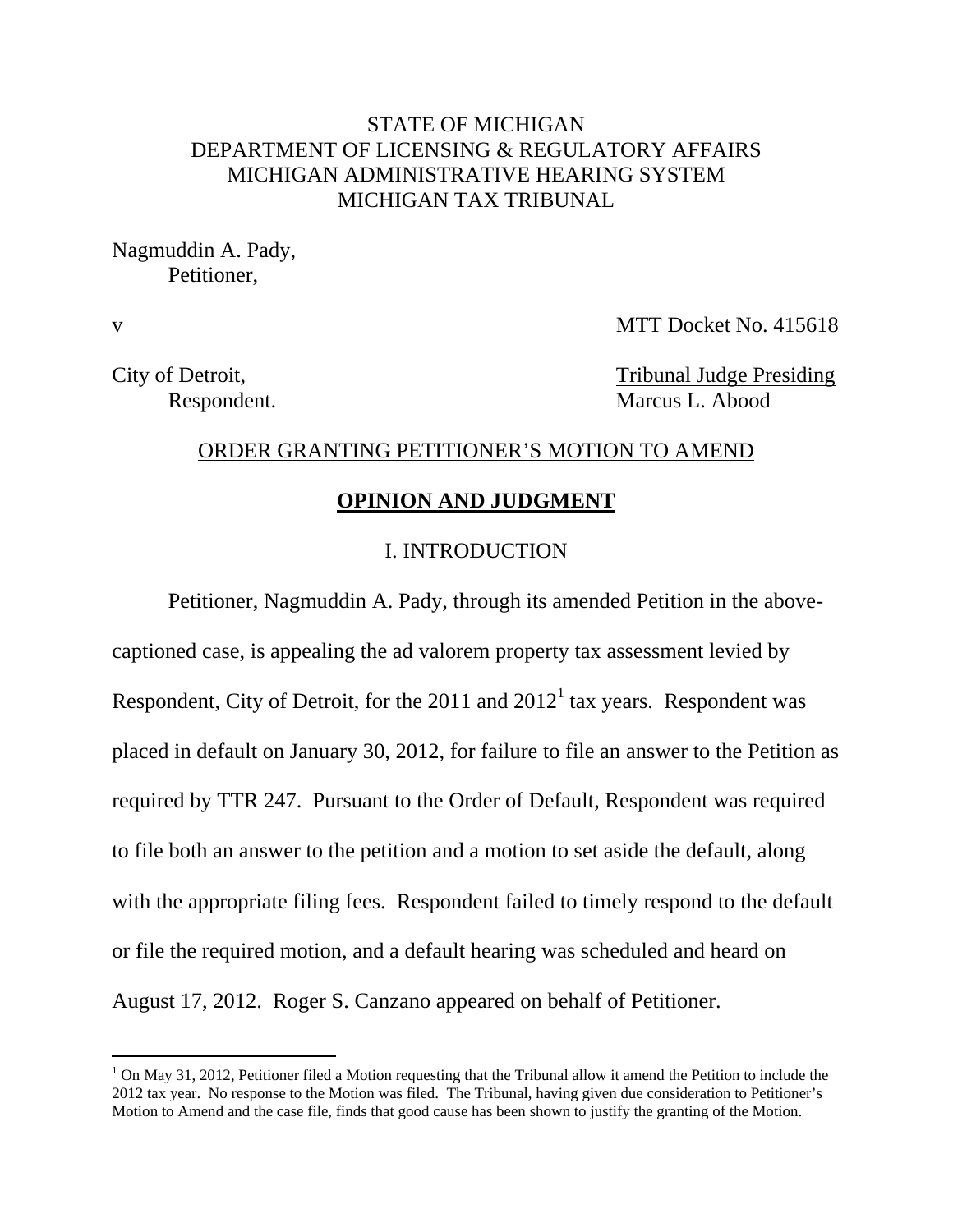# II. SUMMARY OF JUDGMENT

The property's TCV, SEV, and TV as established by the Board of Review for the

tax years at issue are as follows:

| Parcel No. 22050930-4 |            |            |         |  |
|-----------------------|------------|------------|---------|--|
| Year                  | <b>TCV</b> | <b>SEV</b> | TV      |  |
| 2011                  | 449,352    | 224,676    | 224,676 |  |
| 2012                  | 400,000    | 200,000    | 200,000 |  |

| Parcel No. 22050935-42 |            |            |         |  |
|------------------------|------------|------------|---------|--|
| Year                   | <b>TCV</b> | <b>SEV</b> | TV.     |  |
| 2011                   | 337,328    | 168,664    | 168,664 |  |
| 2012                   | 273,220    | 136,610    | 136,610 |  |

| Parcel No. 22050943-4 |            |            |        |  |
|-----------------------|------------|------------|--------|--|
| Year                  | <b>TCV</b> | <b>SEV</b> | TV     |  |
| 2011                  | 27,414     | 13,707     | 13,707 |  |
| 2012                  | 26,794     | 13,397     | 13,397 |  |

Petitioner's contentions of TCV, SEV, and TV as determined by Petitioner's

appraiser for the tax years at issue are as follows:

| Parcel No. 22050930-4 |            |            |              |  |
|-----------------------|------------|------------|--------------|--|
| Year                  | <b>TCV</b> | <b>SEV</b> | $\mathbf{T}$ |  |
| 2011                  | 224,676    | 112,338    | 112,338      |  |
| 2012                  | 160,000    | 80,000     | 80,000       |  |

| Parcel No. 22050935-42 |            |            |        |  |
|------------------------|------------|------------|--------|--|
| Year                   | <b>TCV</b> | <b>SEV</b> | TV)    |  |
| 2011                   | 168,664    | 84,332     | 84,332 |  |
| 2012                   | 160,000    | 80,000     | 80,000 |  |

| Parcel No. 22050943-4 |            |            |       |  |
|-----------------------|------------|------------|-------|--|
| Year                  | <b>TCV</b> | <b>SEV</b> | TV)   |  |
| 2011                  | 13,706     | 6,853      | 6,853 |  |
| 2012                  | 10,000     | 5,000      | 5,000 |  |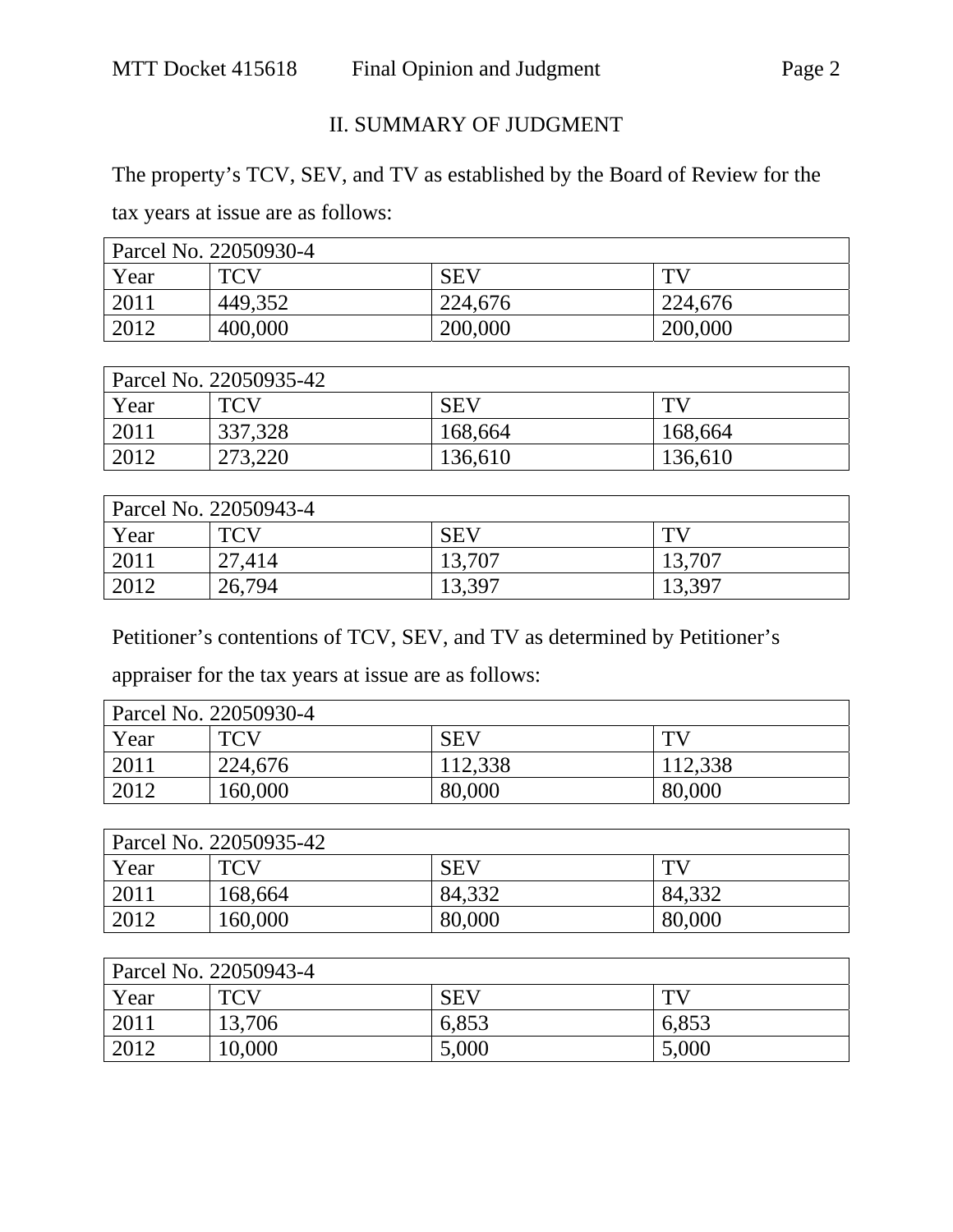The property's TCV, SEV, and TV as determined by the Tribunal for the tax years

at issue are as follows:

| Parcel No. 22050930-4 |            |            |         |  |
|-----------------------|------------|------------|---------|--|
| Year                  | <b>TCV</b> | <b>SEV</b> | TV      |  |
| 2011                  | 449,352    | 224,676    | 224,676 |  |
| 2012                  | 400,000    | 200,000    | 200,000 |  |

| Parcel No. 22050935-42 |            |            |         |  |
|------------------------|------------|------------|---------|--|
| Year                   | <b>TCV</b> | <b>SEV</b> | TV      |  |
| 2011                   | 337,328    | 168,664    | 168,664 |  |
| 2012                   | 273,220    | 136,610    | 136,610 |  |

| Parcel No. 22050943-4 |            |            |        |  |
|-----------------------|------------|------------|--------|--|
| Year                  | <b>TCV</b> | <b>SEV</b> | TV     |  |
| 2011                  | 27,414     | 13,707     | 13,707 |  |
| 2012                  | 26,794     | 13,397     | 13,397 |  |

### III. GENERAL PROPERTY DESCRIPTION

The subject property consists of three individual but contiguous parcels located in the City of Detroit, Wayne County, Michigan. They are classified as 201-Commercial, zoned B-4, General Business, and improved with a single story, multi-tenant retail center originally constructed in 1963, with renovations in 1999 and 2000. The site has a total land area of 23,820 square feet and the building has a total gross area of 15,008 square feet.

### IV. SUMMARY OF PETITIONER'S CASE

Petitioner contends that the subject property is assessed in excess of 50% of its true cash value. In support of its value contentions, Petitioner offered the following exhibit, which was not admitted into evidence: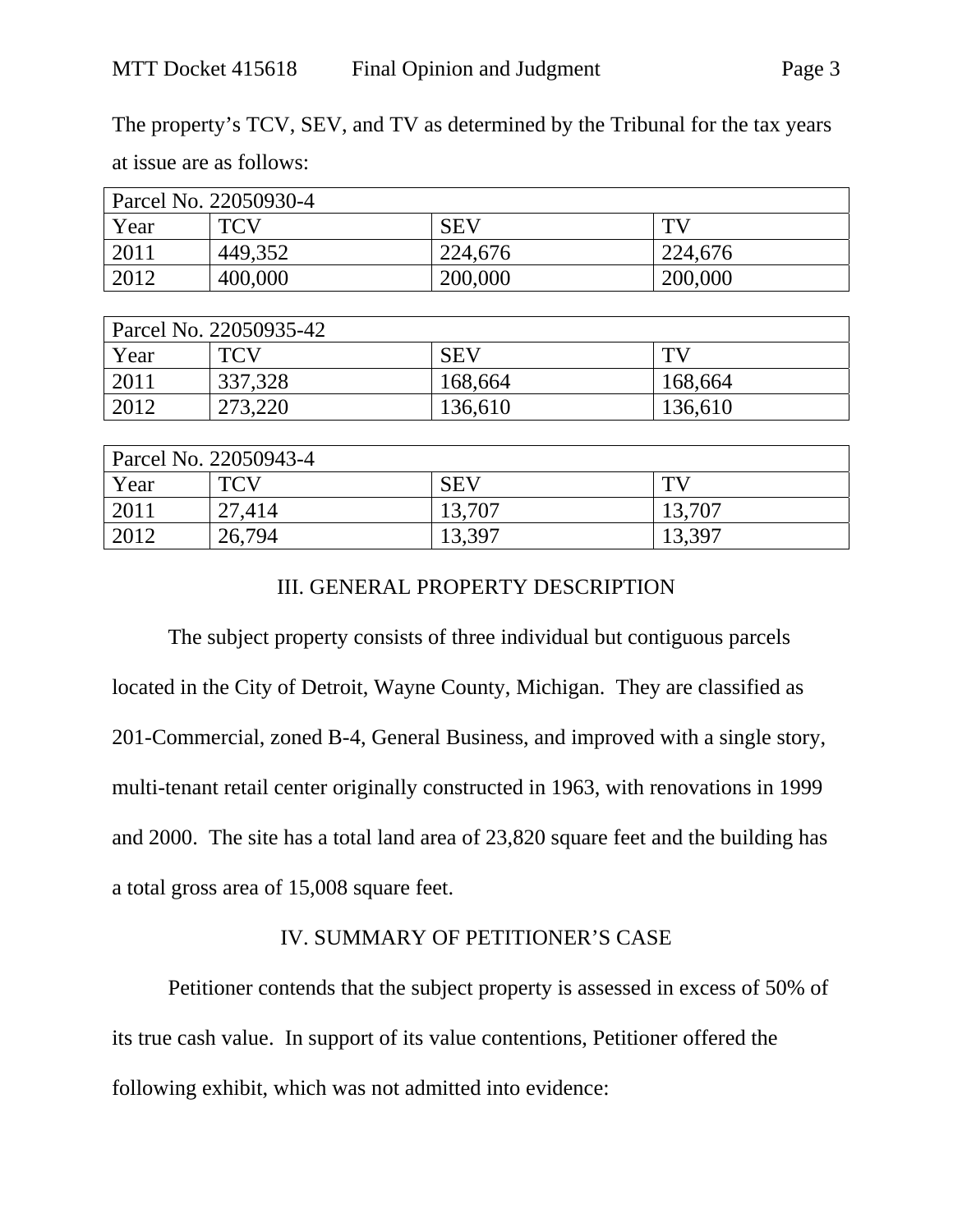P-1: Appraisal Report Prepared by Kenneth H. Johnson, C.G.A., dated July 18, 2012.

The above document was not admitted into evidence because Petitioner failed to authenticate it as required by MRE 901. In that regard, the Michigan Court of Appeals, in *People v Manni,* an unpublished opinion per curiam, decided

November 1, 2011 (Docket No. 298050), noted as follows:

When it comes to the admission of evidence, a proper foundation must be laid in which the item can be identified as that which it is purported to be….*People v Furman*, 158 Mich App 302, 331; 404 NW2d 246 (1987). "The requirement of authentication or identification as a condition precedent to admissibility is satisfied by evidence sufficient to support a finding that the matter in question is what its proponent claims." MRE 901(a). Testimony of a witness with knowledge "that a matter is what it is claimed to be" is one method of authentication or identification that conforms with MRE 901(a). MRE 901(b)(1).

The purported author of the report, Kenneth H. Johnson, was not present at the hearing to provide testimony its contents, and no other means of authentication were offered by Petitioner. Further, the report is not a public, self-authenticating document under MRE 902. Notably, an appraisal report is specifically defined as "[a]ny communication, written or oral, of an appraisal, appraisal review, or appraisal consulting service that is transmitted *to the client* upon completion of an assignment." The Dictionary of Real Estate Appraisal, p. 168 (Chicago, Appraisal Institute,  $5<sup>th</sup>$  ed, 2010). In the absence of a suitable foundation, the Tribunal finds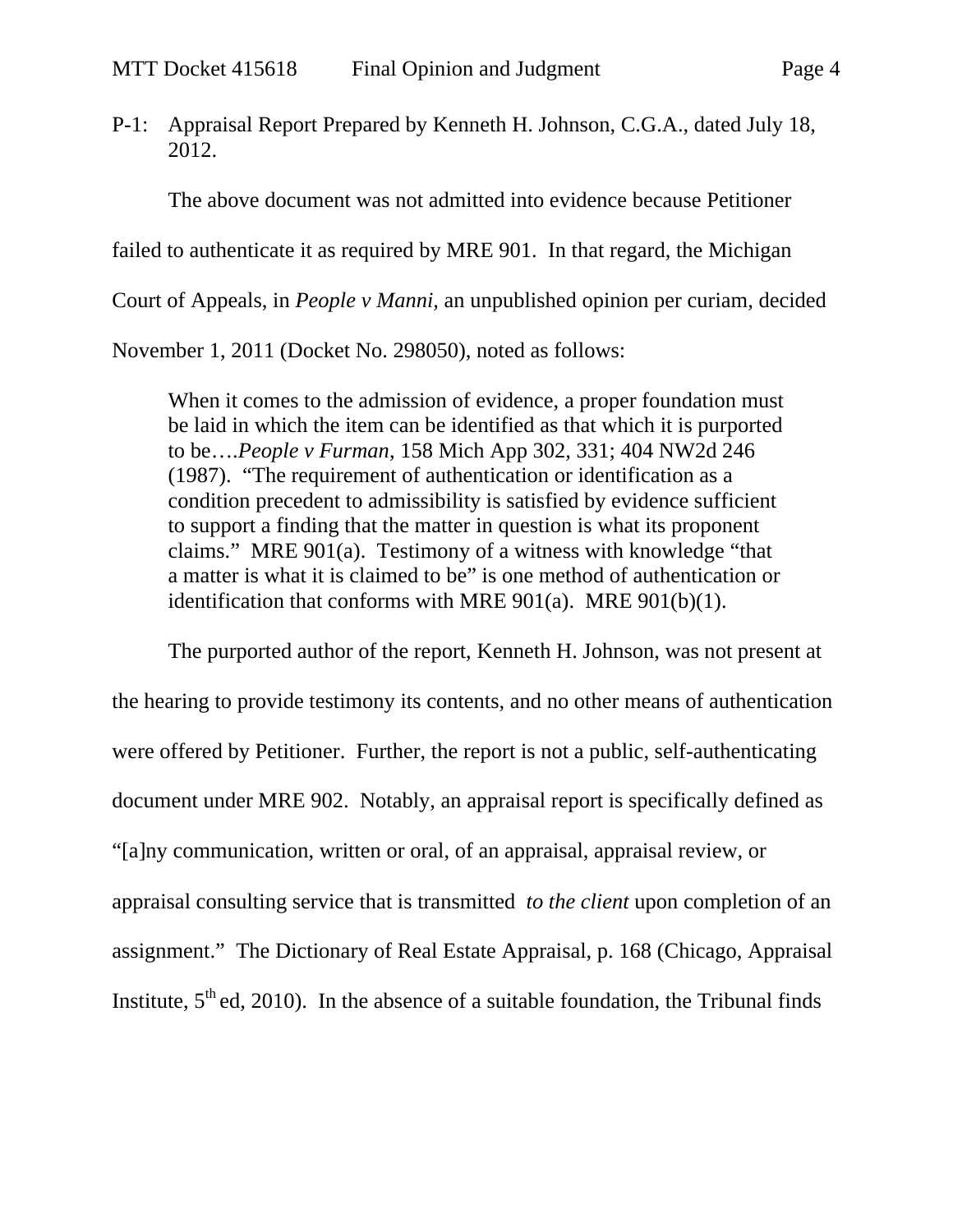$\overline{a}$ 

that the report is properly excluded from consideration.<sup>2</sup>

## V. FINDINGS OF FACT

- 1. The subject property consists of three individual but contiguous parcels located in the City of Detroit, Wayne County, Michigan. The parcels are identified as Parcel Nos. 22050930-4, 22050935-42 and 22050943-4 and commonly known as 13565, 13581 and 13601 Greenfield Road. They are classified 201, Commercial Real, and zoned B-4, General Business.
- 2. Together, the subject parcels have a total land area of 23,820 square feet. The subject building is a single story, average quality structure that was originally constructed in 1963, with renovations in 1999 and 2000. It has a total gross area of 15,008 square feet.
- 3. Petitioner *submitted* two documents in support of its specified contentions of value for the subject property: An excerpt from a Preliminary Data Analysis prepared by an unknown author and a fee simple appraisal report prepared by Kenneth H. Johnson. The Preliminary Data Analysis was not offered or admitted into evidence, but the submitted excerpt indicates a "weighted" value of \$425,000 for the subject property as of December 31, 2010. The indicated value does not conform to the aggregate true cash value alleged in Petitioner's pleadings for the 2011 tax year.
- 4. Although Kenneth H. Johnson was listed on Petitioner's Witness List, he did not appear at the hearing and did not provide testimony. The Johnson appraisal report, which values the subject property at \$300,000 as of December 31, 2011, was offered, but not admitted due to Petitioner's failure to authenticate it as required by MRE 901. The indicated value of the report does not conform to the aggregate true cash value alleged in Petitioner's pleadings for the 2012 tax year.

# VI. APPLICABLE LAW

Pursuant to Section 3 of Article IX of the State Constitution, the assessment

of real property in Michigan must not exceed 50 % of its true cash value. The

Michigan Legislature defined "true cash value" as "the usual selling price at the

<sup>&</sup>lt;sup>2</sup> See also *Community Shores Bank v Babbitt's Sport Center, LLC*, an unpublished opinion per curiam, decided August 2, 2012 (Docket No. 305235) and *Knollwood Country Club v Township of West Bloomfield*, an unpublished opinion per curiam, decided March 23, 2004 (Docket No. 241297).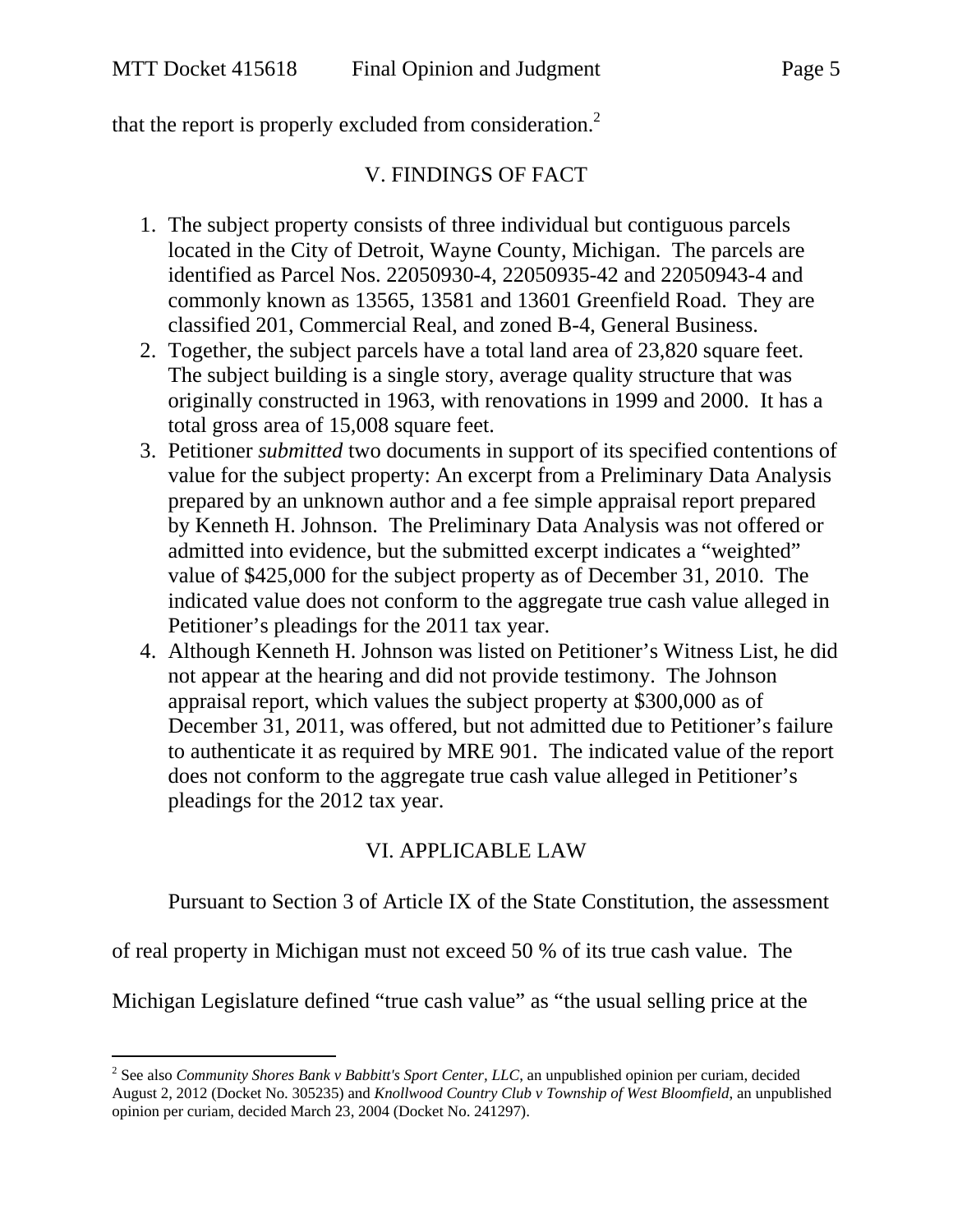place where the property to which the term is applied is at the time of assessment, being the price which could be obtained for the property at private sale, and not at forced or auction sale." See MCL 211.27(1). The Michigan Supreme Court, in *CAF Investment Co v State Tax Commission*, 392 Mich 442, 450; 221 NW2d 588 (1974), held that "true cash value" is synonymous with "fair market value."

The Tribunal is charged with finding a property's true cash value to determine the property's lawful assessment. *Alhi Development Co v Orion Twp*, 110, Mich App 764, 767; 314 NW2d 479 (1981). The determination of the lawful assessment will, in turn, facilitate the calculation of the property's taxable value as provided by MCL 211.27a. A proceeding before the Tax Tribunal is original, independent, and de novo. MCL 205.735(1); MSA 7.650(35)(1). The Tribunal's factual findings must be supported by competent, material, and substantial evidence. *Antisdale v City of Galesburg*, 420 Mich 265, 277; 362 NW2d 632 (1984); *Dow Chemical Co v Department of Treasury*, 185 Mich App 458, 462-463; 452 NW2d 765 (1990). Substantial evidence must be more than a scintilla of evidence, although it may be substantially less than a preponderance of the evidence. *Jones & Laughlin Steel Corp v City of Warren*, 193 Mich App 348, 352- 353; 483 NW2d 416 (1992).

MCL 205.737 provides that "[t]he petitioner has the burden of proof in establishing the property's true cash value." The Michigan Court of Appeals has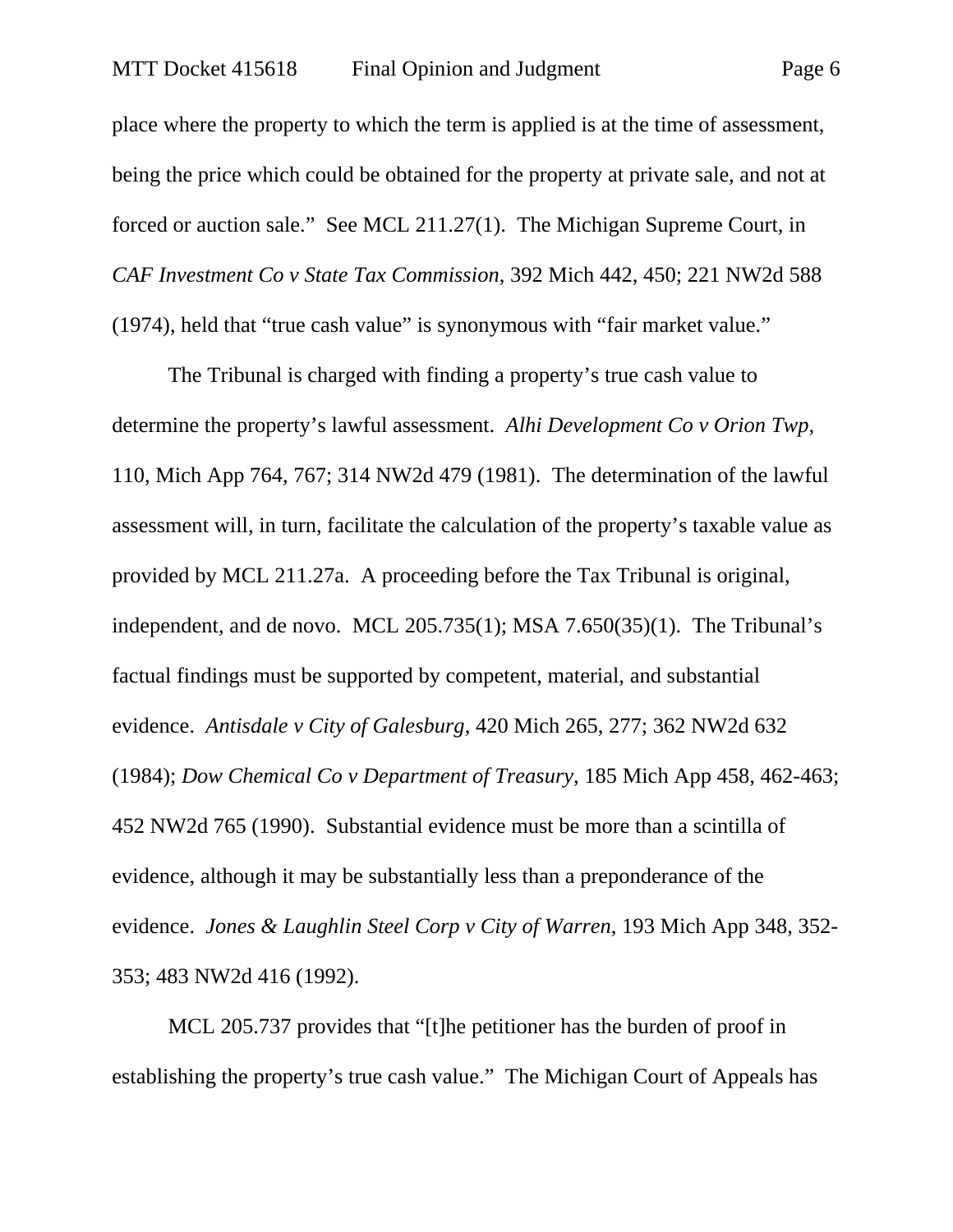held that "[t]his burden encompasses two separate concepts: (1) the burden of persuasion, which does not shift during the course of the hearing, and (2) the burden of going forward with the evidence, which may shift to the opposing party." *Jones & Laughlin Steel Corp v City of Warren*, 193 Mich App 348, 355- 356; 483 NW2d 416 (1992). Nonetheless, the tribunal *must* make an independent determination of true cash value. *Id* at 355. The Tribunal is also obligated to select the valuation methodology that is accurate and bears a reasonable relation to the property's true cash value. *Safran Printing Co v Detroit*, 88 Mich App 376; 276 NW2d 602 (1979), *lv den* 411 Mich 880 (1981). The Tribunal is not, however, "bound to accept either of the parties' theories of valuation. It may accept one theory and reject the other, it may reject both theories, or…utilize a combination of both in arriving at its determination." *Jones, supra* at 356. Regardless of the valuation approach employed, the final valuation determined must represent the usual price for which the subject property would sell. *Meadowlanes Ltd Dividend Housing Ass'n v City of Holland*, 437 Mich 473; 473 NW2d 636 (1991).

### VII. CONCLUSIONS OF LAW

The Tax Tribunal Act has consistently been construed by Michigan courts as imposing upon petitioner the burden of establishing a property's true cash value while, at the same time, imposing upon the Tribunal a duty to make an independent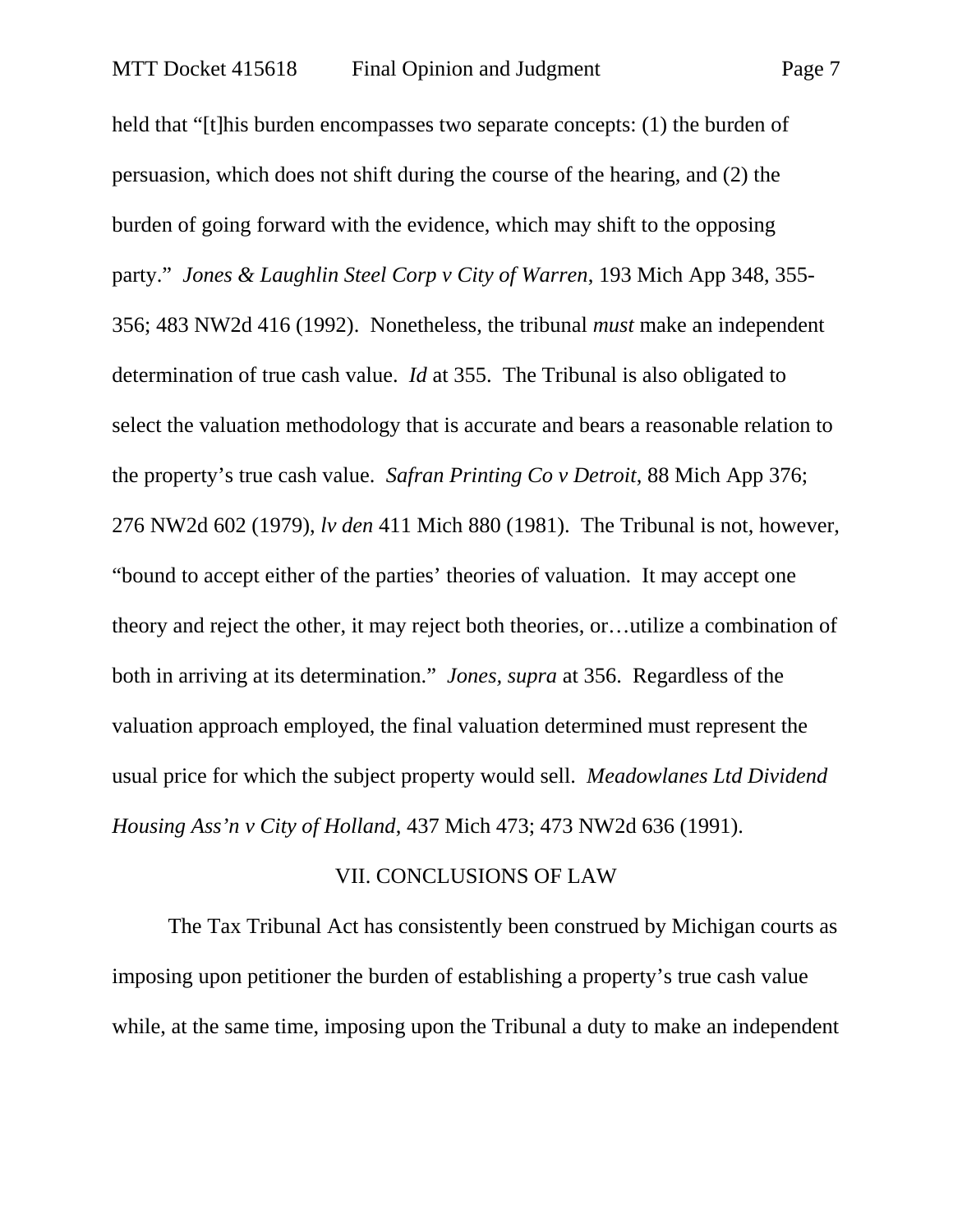determination of true cash value.<sup>3</sup> Petitioner's burden is not eliminated or reduced simply because a hearing in any given case is conducted as a default hearing under TTR 247(2).<sup>4</sup> Further, the Michigan Court of Appeals has held that the Tribunal is not required to make an independent determination of true cash value when the petitioner has not met its burden of going forward because "[a] contrary holding would be tantamount to requiring the tribunal to hire its own appraiser." *Country Meadows et al v Township of Macomb*, an unpublished<sup>5</sup> opinion per curiam of the Court of Appeals, issued April 1, 1997 (Docket No. 182305).<sup>6</sup> Recently, however, the Court found that the Tribunal committed an error of law in failing to make an independent determination of value, despite the noted absence of any documentary evidence on the record. In *Charter Oak Homes v City of Detroit*, an unpublished opinion per curiam of the Court of Appeals, issued October 06, 2011 (Docket No. 297509), the Court reasoned and stated as follows:

We find, as legal error, the failure of the Tribunal to perform its duty in simply 'rubber stamping' the valuation of the City and failing to engage in an independent determination of the value of the subject property. The ruling of the Tribunal is particularly suspect given the default status of the City in this matter. 'Even if the tribunal had correctly concluded that petitioner's proofs had failed, the tribunal still

l

<sup>3</sup> MCL 205.735a and MCL 205.737. See *Great Lakes Div of Nat Steel Corp v City of Ecorse*, 227 Mich App 379, 576 NW2d 667 (1998), *Jones & Laughlin Steel Corp v City of Warren*, 193 Mich App 348; 483 NW2d 416 (1992), and *Alhi Development Co v Orion Twp*, 110 Mich App 764, 314 NW2d 479 (1981). 4

See *Aldridge v Greenbush Twp,* MTT Docket No. 310158 (2007), aff'd in an unpublished opinion per curiam of the Court of Appeals, issued July 22, 2008 (Docket No. 278913).

<sup>&</sup>lt;sup>5</sup> The Tribunal recognizes that unpublished opinions are neither precedential nor binding. MCR 7.215(c)(1). See also, *Cedroni Associates, Inc v Tomblinson, Harburn Associates, Architects & Planners*, \_\_Mich\_; \_\_NW2d (2012) and *Neal v Department of Corrections*, \_\_Mich App\_\_; \_\_NW2d\_\_(2012). 6

<sup>&</sup>lt;sup>6</sup> See also *Linn v Township of Alaiedon*, unpublished opinion per curiam of the Court of Appeals, issued September 29, 2000 (Docket No. 218359).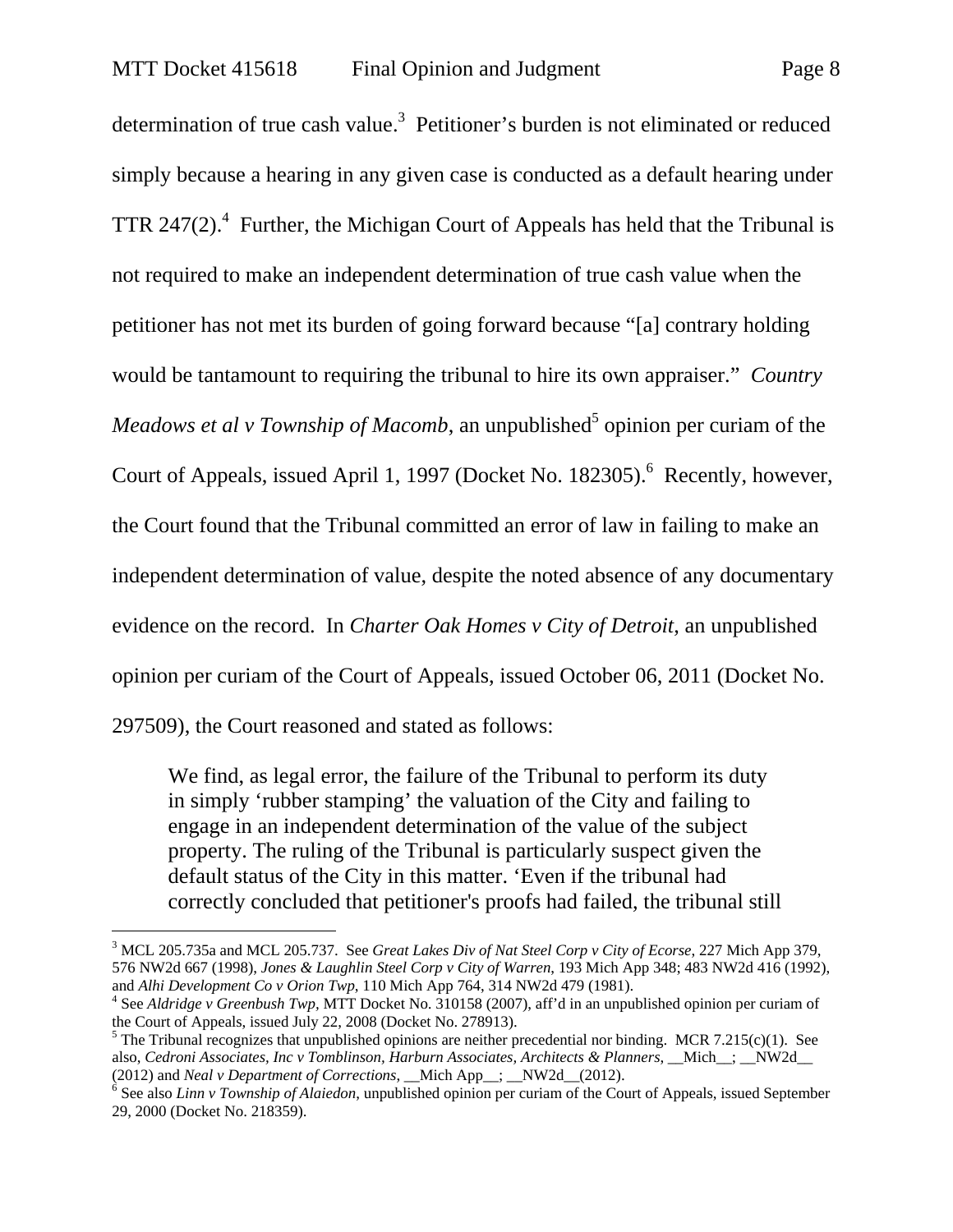would be required to make an independent determination of the true cash value of the property. The tribunal may not automatically accept a respondent's assessment, but must make its own findings of fact and arrive at a legally supportable true cash value.' In sum, we find that the Tribunal's determination was not 'supported by competent, material, and substantial evidence on the whole record.'

Nevertheless, the Tribunal finds that the Court's decision in *Charter Oak* does not overrule or undermine the principles underlying its previous decisions in *Country Meadows, supra* and like cases. Rather it was heavily premised on the specific facts and circumstances presented in that case, particularly the respondent city's notable and continuing lack of cooperation. The Court stated that "despite ongoing efforts, [Charter Oak] was unable to obtain any information from the City regarding the property or how it calculated or derived the challenged taxable value." In addition, the record in that case clearly suggested the existence of numerous potentially substantial errors in Respondent's cost less depreciation approach to value for the subject property. Consequently, the Court found "counsel's indication of the method<sup>7</sup> used for deriving its proposed assessed and taxable values," sufficient to meet Petitioner's burden of going forward with the evidence. Because Petitioner had met its initial burden of proof, the Tribunal's duty to make an independent determination of value was invoked.

-

 $<sup>7</sup>$  Petitioner's counsel cited similar properties from within the same development that had already been appealed and</sup> negotiated or adjudicated before the Tribunal.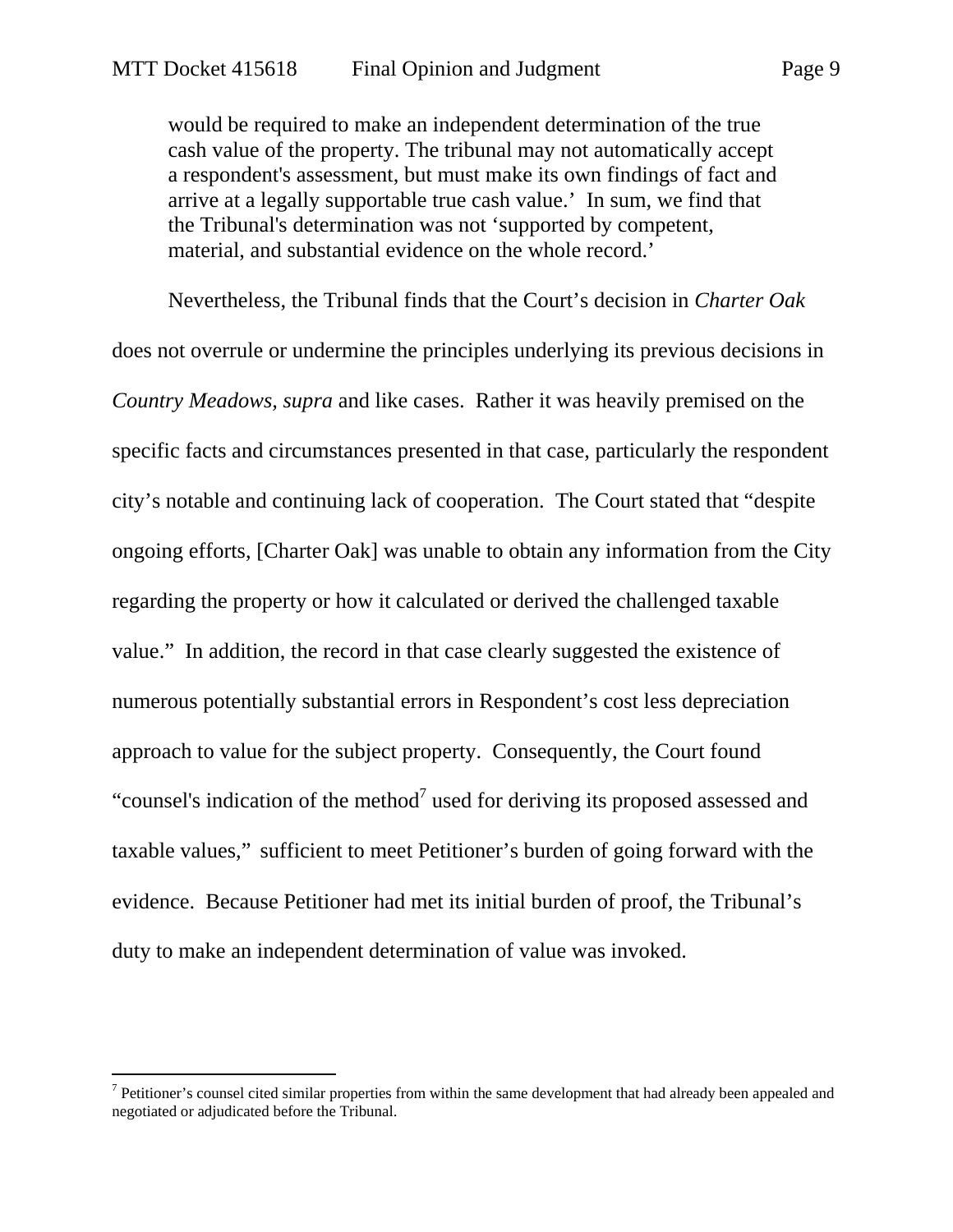Petitioner in this case was required pursuant to MCL 205.737 and TTR 252 to submit a valuation disclosure in support of its specified contentions of value. Petitioner did offer such a disclosure in the form of a fee simple appraisal report, but failed to authenticate the proffered report as required by MRE 901. As a result of this failure to comply with the Michigan Rules of Evidence and Tribunal Rules of Practice and Procedure, Petitioner also failed to meet its burden of going forward on the issue of true cash value. Further, it is noted that here, unlike in *Charter Oak*, *supra* there is no indication that Petitioner was unable to obtain a property record card or other information from Respondent pertaining to the subject property and how its assessed and taxable values were calculated for the tax years at issue. In fact, Petitioner's counsel indicated that he had personally met with one of Respondent's assessors on April 13, 2012 to discuss the instant appeal. $8$  Similarly, there is nothing that establishes or even suggests any errors in Respondent's cost approach for either year. More importantly, however, even if the Tribunal had found that Petitioner had somehow met its burden of going forward, it nonetheless would have no alternative but to conclude that Petitioner did not meet its burden of persuasion. In that regard, Petitioner's testimony and arguments would not be sufficient to support a finding that the subject property is assessed in excess of 50% of its true cash value, and the proffered evidence, even

 $\overline{a}$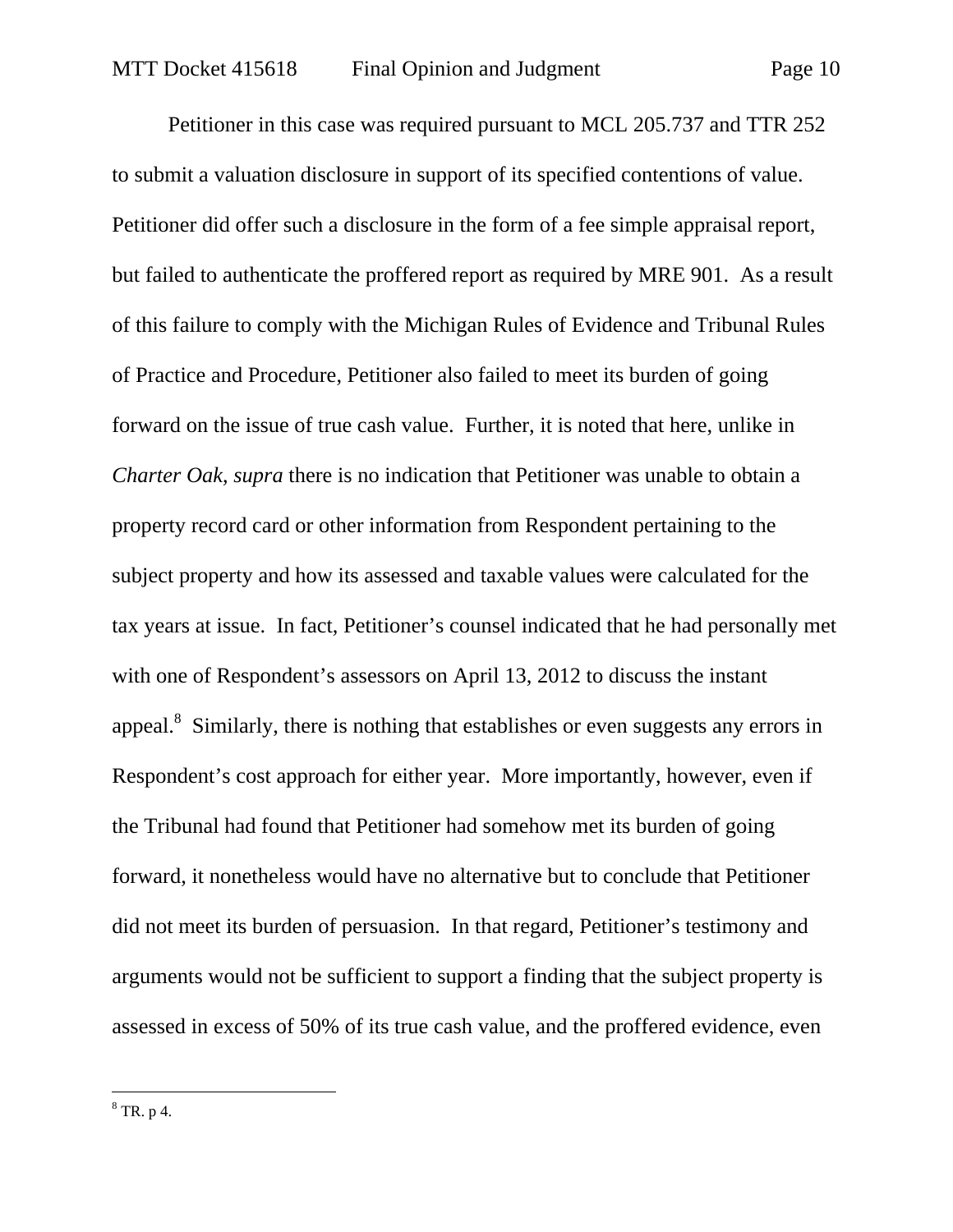on its face, does not support the specific contentions of value set forth in Petitioner's pleadings.

Notwithstanding Petitioner's failure to properly prosecute its case<sup>9</sup> and the egregious statements<sup>10</sup> made by Petitioner's counsel during the duly scheduled and noticed hearing, the Tribunal has given due consideration to the entire record in the above-captioned case and finds that it does not warrant a reduction in the subject property's assessment for either of the tax years at issue.

### VIII. JUDGMENT

IT IS SO ORDERED.

 $\overline{a}$ 

IT IS FURTHER ORDERED that Petitioner's Motion to Amend is GRANTED.

IT IS FURTHER ORDERED that the subject property's true cash, assessed, and

taxable values for the 2011 and 2012 tax years are those shown in the "Summary

of Judgment" section of this Opinion and Judgment.

IT IS FURTHER ORDERED that the officer charged with maintaining the assessment rolls for the tax years at issue shall correct or cause the assessment rolls

<sup>9</sup> The Tribunal notes Justice Murphy, C.J. dissent from the majority opinion in *Charter Oak*, in which he stated: "I recognize that proceedings in the MTT are original, independent, and are considered de novo, that an assessment carries no presumption of validity, that the MTT cannot simply affirm an assessment absent supporting evidence, that the MTT has a duty to make its own independent determination of true cash value, and that on the failure of a petitioner's evidence to show that an assessment should be lower, the burden of going forward with evidence may shift to the respondent….Here, we do not have a situation where the evidence submitted by Charter Oak was inadequate to support its position; rather, no evidence whatsoever was even presented by Charter Oak. Under the circumstances of this case, it was impossible for the MTT to make its own independent determination of true cash value and, on my review of the two opinions issued by the MTT, the MTT never made a finding regarding the property's true cash value or the soundness of the city's assessment; it merely found that Charter Oak failed to go forward with any evidence challenging the assessment. Although the effect of the MTT's ruling was to leave intact the city's assessment, the MTT had no other option under the TTRs and statutes. In essence, the MTT's ruling was not a finding in favor of the city's assessment, but was instead simply a dismissal of Charter Oak's petition." <sup>10</sup> See TR. p 10.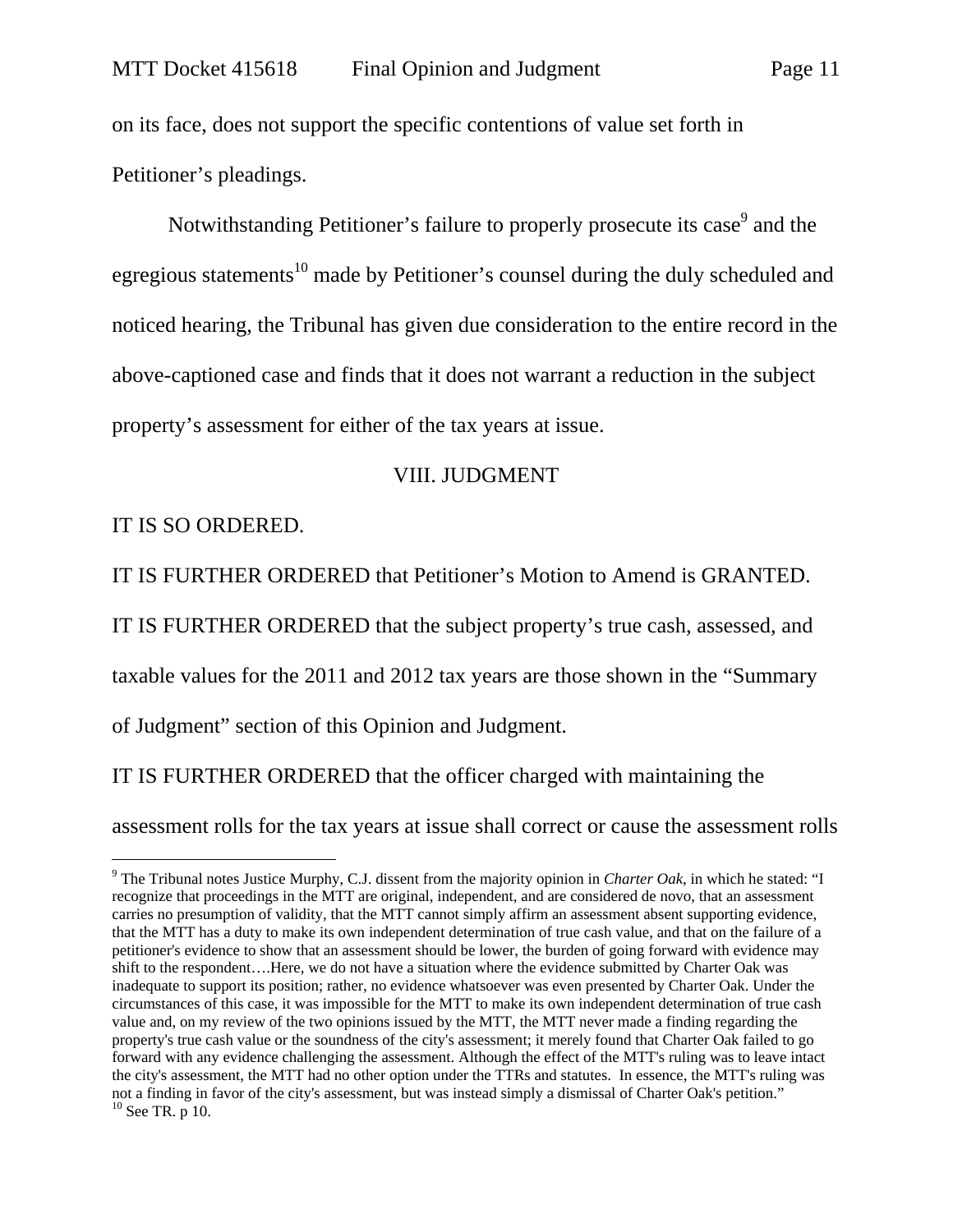to be corrected to reflect the assessed and taxable values in the amounts as finally shown in the "Final Values" section of this Opinion and Judgment, subject to the processes of equalization, within 20 days of the entry of this Opinion and Judgment. To the extent that the final level of assessment for a given year has not yet been determined and published, the assessment rolls shall be corrected once the final level is published or becomes known.

IT IS FURTHER ORDERED that the officer charged with collecting or refunding the affected taxes shall collect taxes and any applicable interest or issue a refund as required by this Opinion and Judgment within 20 days of the entry of this Opinion and Judgment. If a refund is warranted, it shall include a proportionate share of any property tax administration fees paid and of penalty and interest paid on delinquent taxes. The refund shall also separately indicate the amount of the taxes, fees, penalties, and interest being refunded. A sum determined by the Tribunal to have been unlawfully paid shall bear interest from the date of payment to the date of judgment and the judgment shall bear interest to the date of its payment. A sum determined by the Tribunal to have been underpaid shall not bear interest for any time period prior to 28 days after the issuance of this Order. Pursuant to 1995 PA 232, interest shall accrue (i) after December 31, 2008, at the rate of 3.31% for calendar year 2009, and (ii) after December 31, 2009, at the rate of 1.23% for calendar year 2010 (iii) after December 31, 2010, at the rate of 1.12% for calendar